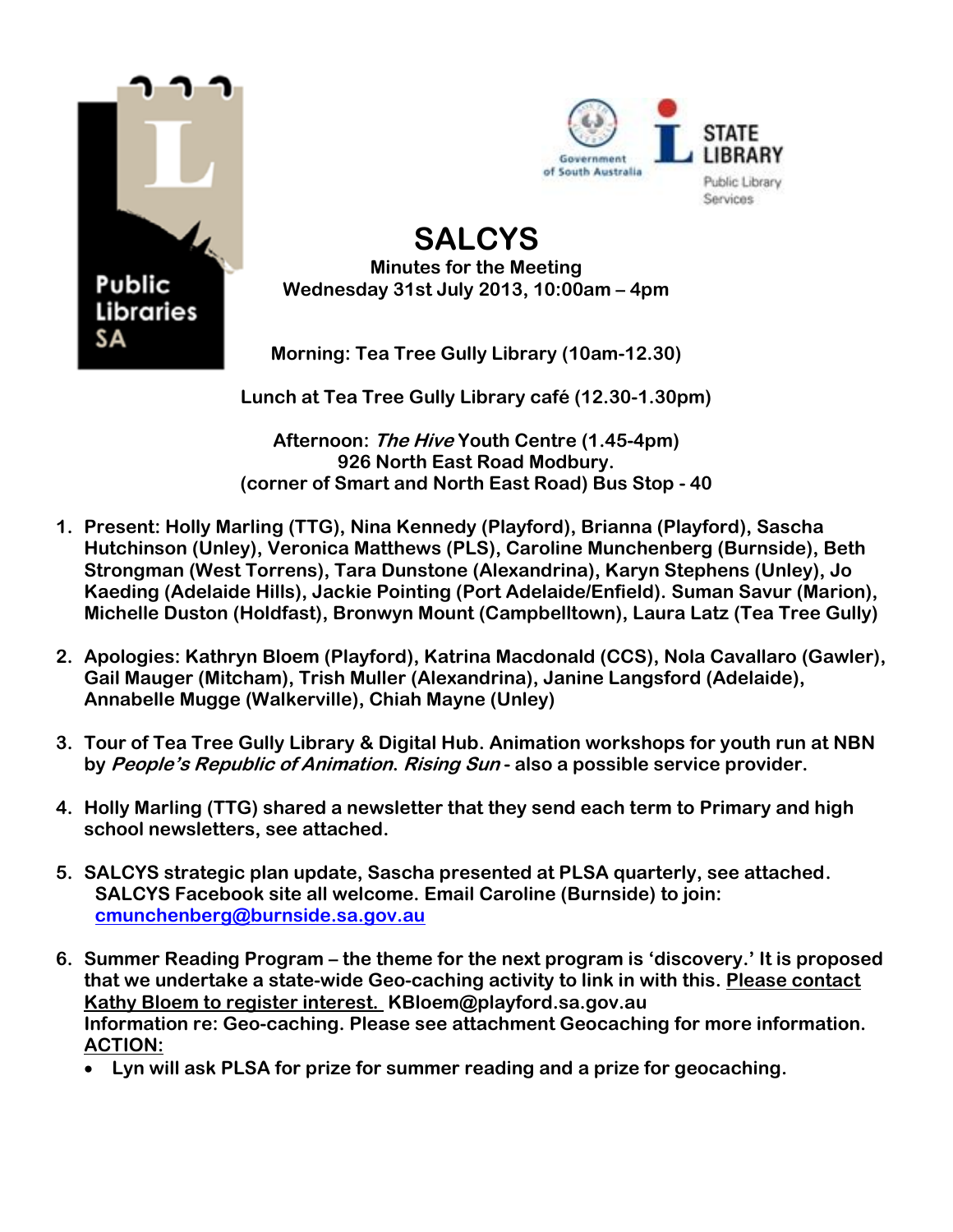- **Tara, Holly and Kathy to develop geocaching summer reading program, share on Facebook for other input**
- **7. Veronica introduced the Dad's read program website : [http://www.slq.qld.gov.au/whats](http://www.slq.qld.gov.au/whats-on/programs/dadsread)[on/programs/dadsread](http://www.slq.qld.gov.au/whats-on/programs/dadsread)**

**Program begins in South Australia in September, Channel 7 advertisements will run from this date.**

**ACTION:**

- **Every public library will receive a Dad's read bookmark.**
- **There are links on the National page to each state. Libraries will be asked to add their own events to the SA link.**
- **8. Digital literacy. Sascha spoke about iPad story writing sessions that were very successfully run at Unley, using the Mystory bookmaker app. Excellent activity for involving all generations. Please see attached document of this presentation.**
- **9. Jo Kaeding spoke about the Catherine Helen Spence Memorial Scholarship award that she won and about the work she will be able to undertake as part of this scholarship. Jo will undertake a study tour of libraries in the US that run library programs for children with special needs and that also have in place strategies for improving access for children with special needs and their families. The scholarship will enable Jo to develop a document that will provide valuable knowledge in this area and will assist libraries in South Australia to develop their own programs and strategies for children with special needs and their families. Public Libraries will be asked if they are interested in being part of trials to implement some of Jo's findings.**
- **10. Tour of The Hive Youth Centre led by Stephanie Sampson/Holly Marling (TTG). The Hive offers many different social, educational, vocational and leisure activities for youth.**
- **11. National Youth Week discussions.**

## **Proposal:**

- **1. All libraries run a graphic novel story page competition in April 2014 school holidays.**
- **2. Libraries offer graphic novel writing workshops prior or during the holidays.**
- **3. Participants collect a proforma story page, which can be completed by hand or on a computer using any software they like to use.**
- **4. When the participants return the proforma they are entered into a state-wide virtual draw for a state-wide prize, and also for a local library prize.**

## **Actions:**

**3 volunteers required from SALCYS to create the following (please indicate your interest on the Facebook page)**

- **Create a proforma for a graphic novel story page.**
- **Create template promotional posters**